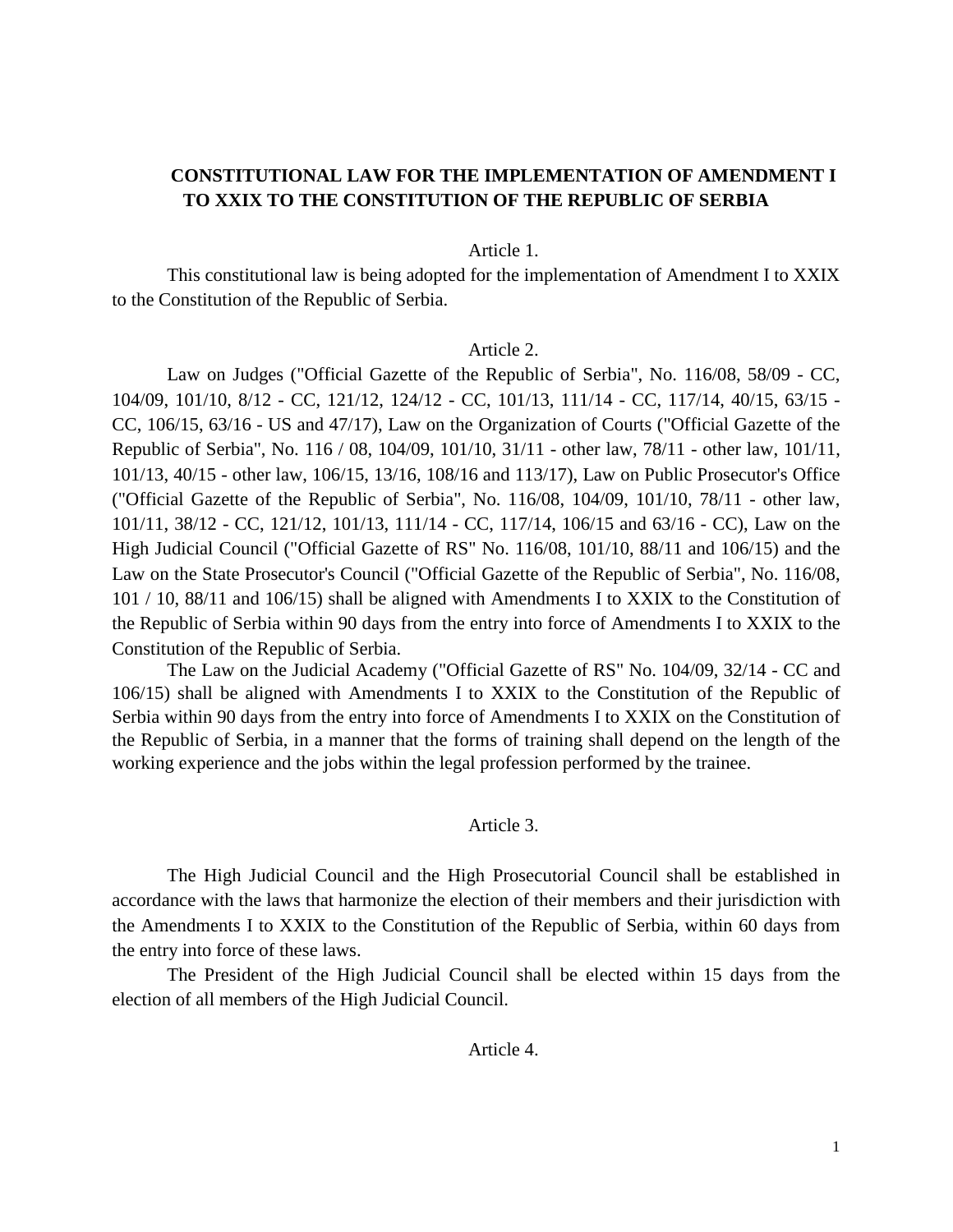Members of the High Judicial Council and the State Prosecutorial Council who were elected before the entry into force of Amendments I to XXIX to the Constitution of the Republic of Serbia shall continue to perform their functions in line with the jurisdiction specified by the laws that were in force at the time they were elected, until the establishment of the High Judicial Council and the High Prosecutorial Council in accordance with the laws that harmonize the election of their members and their jurisdiction with Amendments I to XXIX to the Constitution of the Republic of Serbia.

### Article 5.

The High Judicial Council, the State Prosecutorial Council and the National Assembly shall continue to exercise their competencies with respect to judges, presidents of courts, public prosecutors and deputy public prosecutors entrusted to them according to the applicable laws, until the establishment of the High Judicial Council and the High Prosecutorial Council in accordance with the laws that harmonize the election of their members and their jurisdiction with Amendments I to XXIX to the Constitution of the Republic of Serbia, up until the High Judicial Council and the High Prosecutorial Council are constituted in accordance with the laws harmonizing the election of their members and their jurisdiction with Amendments I to XXIX to the Constitution of the Republic of Serbia.

# Article 6.

Judges at the Supreme Court of Cassation and court staff at the Supreme Court of Cassation shall continue to perform their functions and be employed in the Supreme Court of Serbia.

The deputies of the Republic Public Prosecutor and prosecutorial staff at the Republic Public Prosecutor's Office shall continue to perform their functions and be employed in the Supreme Public Prosecutor's Office of Serbia.

# Article 7.

Judges and deputy public prosecutors who were elected for a term of office of three years, before the entry into force of Amendments I to XXIX to the Constitution of the Republic of Serbia, shall be deemed to be elected as permanent judges or deputy public prosecutors, which shall be confirmed by an appropriate public confirmation issued to them by the High Judicial Council and the State Prosecutors Council.

### Article 8.